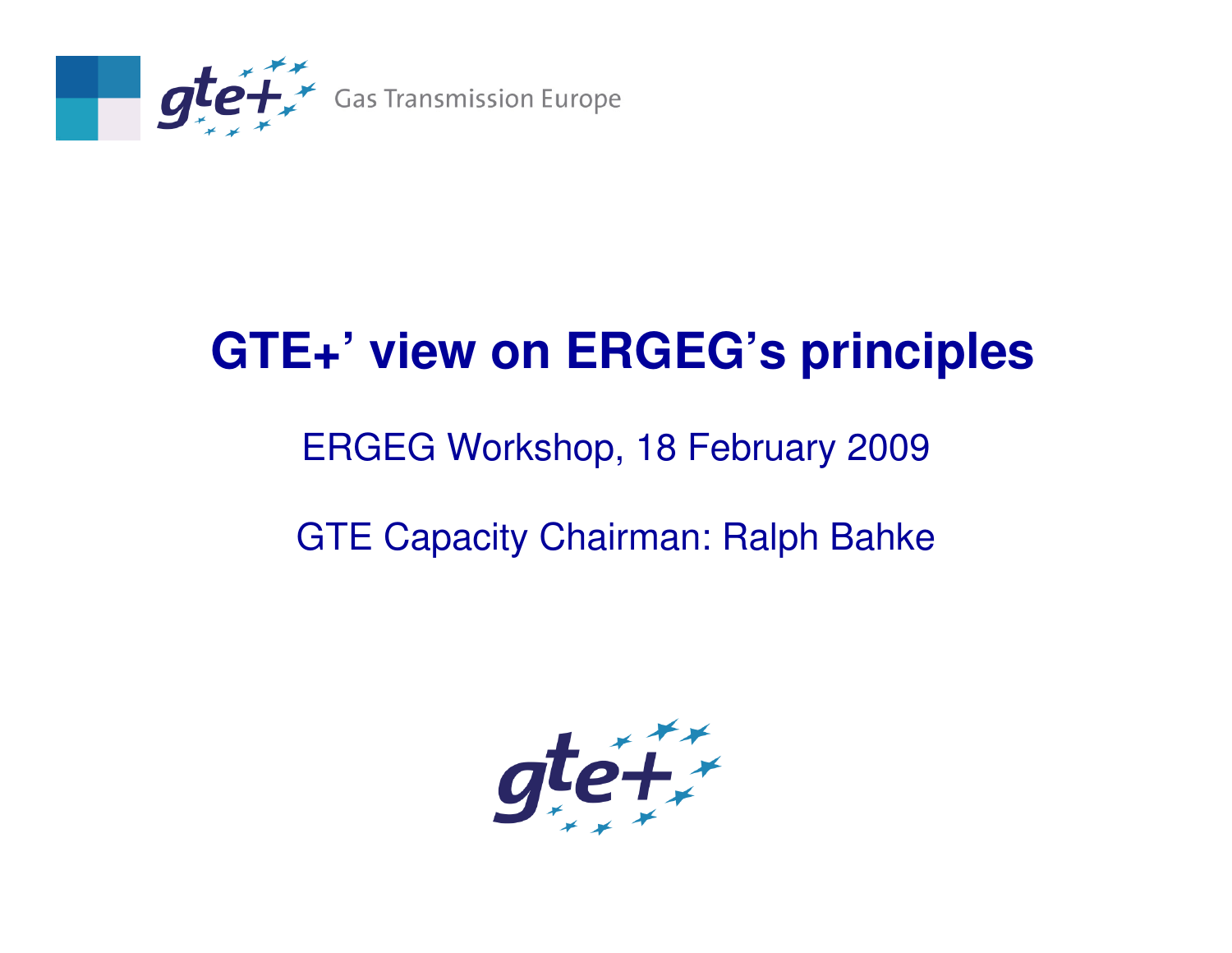

# **General GTE+ principles**

- New mechanisms must be reasonable and easily to beimplemented
- • National legislative and regulatory frameworks arecrucial for implementation
- $\bullet$ Principles must be coherent
- TSOs need clear incentives to implement any methods

#### **Users and TSOs need certainty**

**.**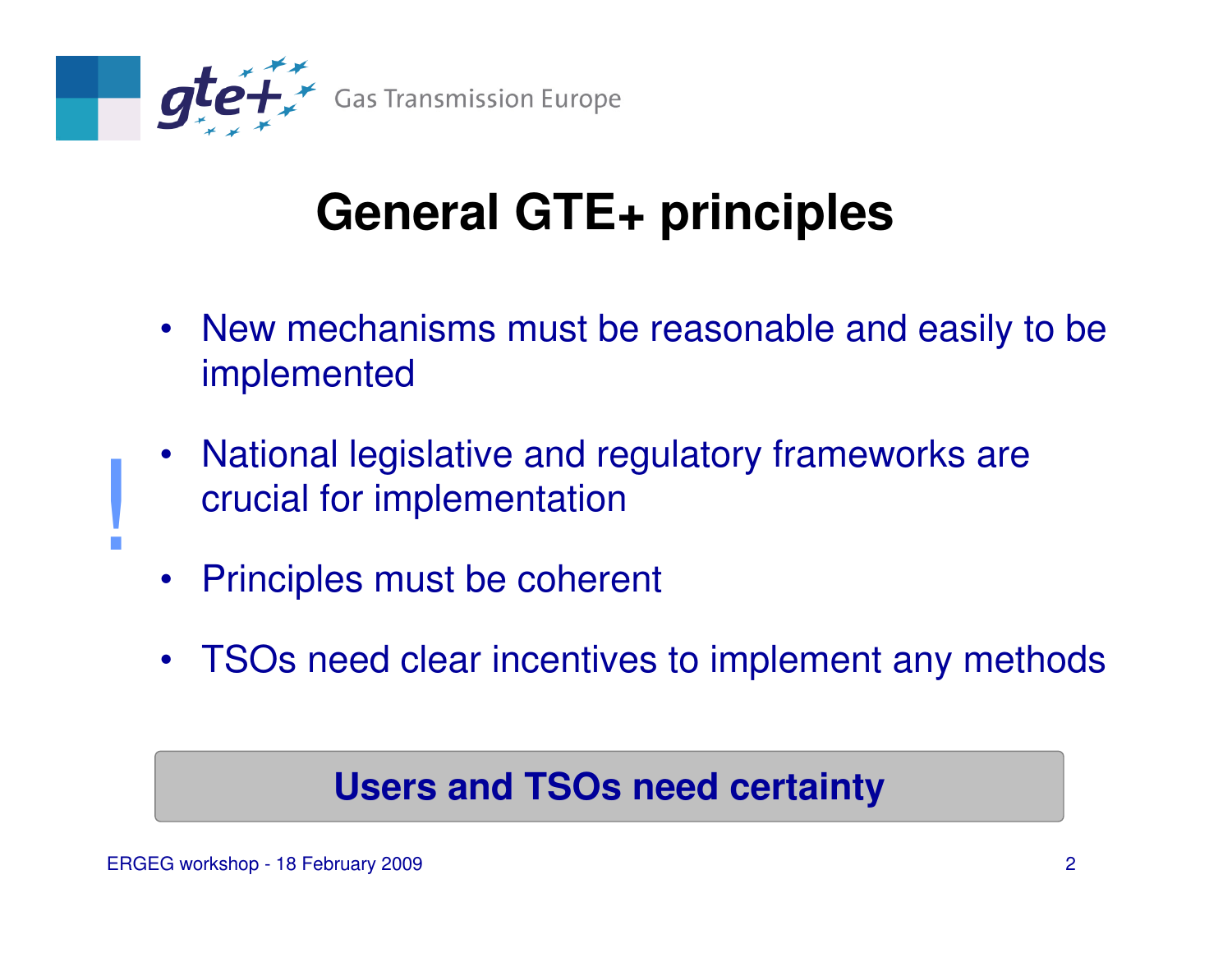

# **GTE+ questions on principles**

- What is the role of users and TSOs in the consultation?
- • How should the reservation of capacity for short-term capacity be contractually implemented?
- • Bundled capacity offers vs. several possible allocation methods
- $\bullet$ No distinction of domestic and transit
- $\bullet$ Existing long-term contracts have benefits

#### **Practicability to be ensured**

?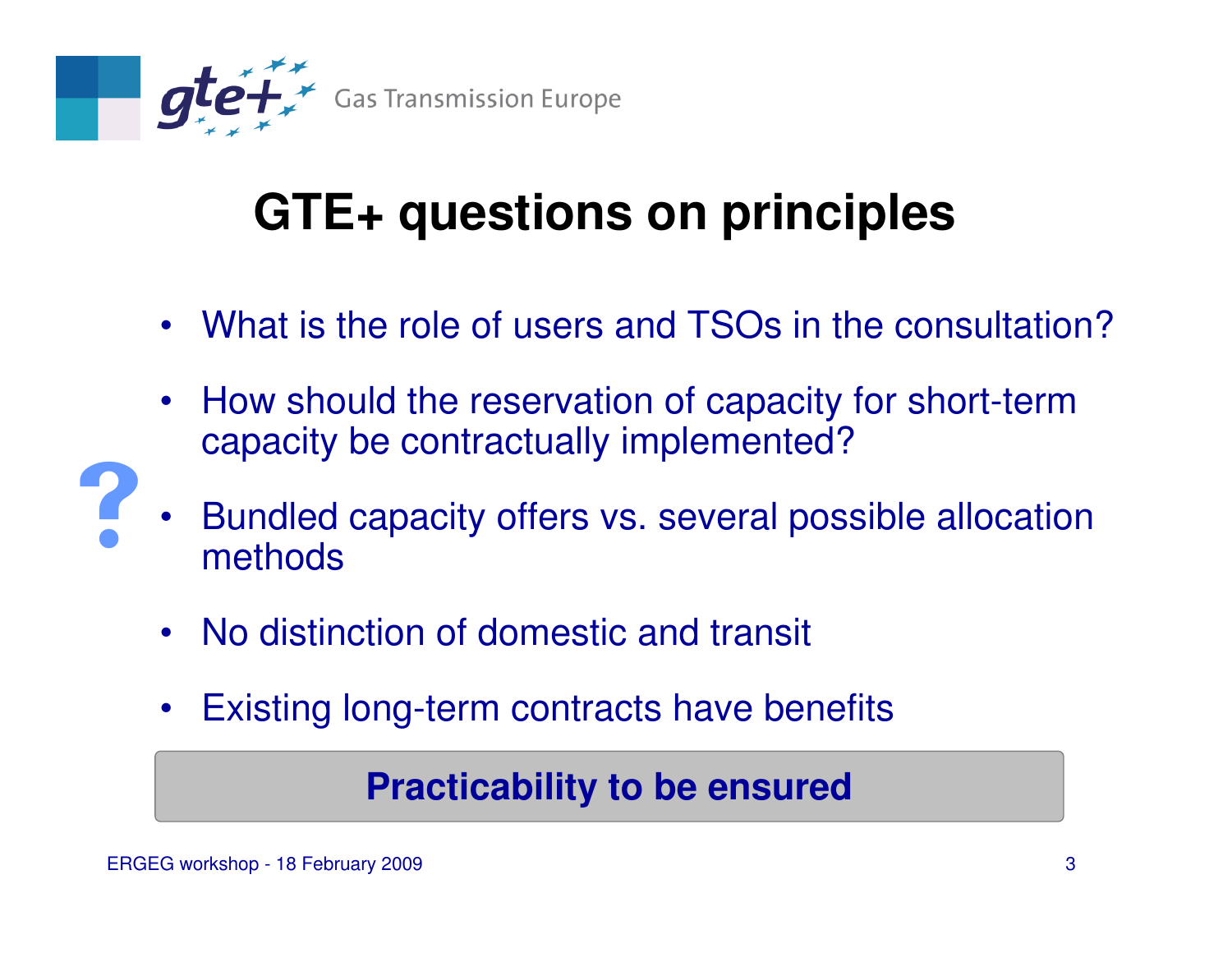

# **GTE+ questions on principles**

- Long-term UIOLI: Can TSOs determine the releasable share and how much?
- Non-dominant players clause
- •Common EU rules for capacity calculation?
- $\bullet$ NRA responsibility versus EU-wide harmonisation

#### **Feasibility to be ensured**

?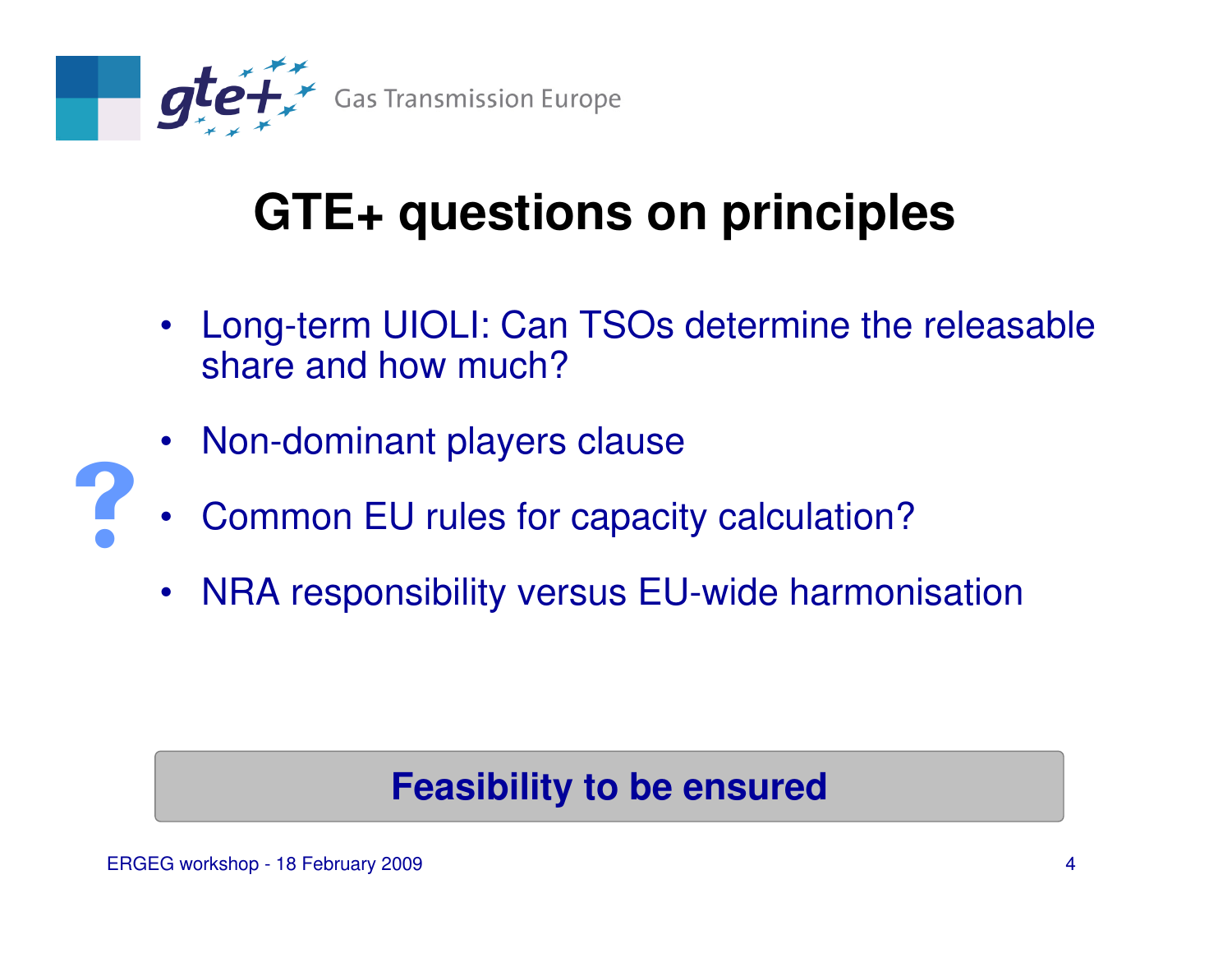

# **Summary**

• Concrete rules require concrete preconditions

Crucial for implementation are: **Crucial for implementation are:**

- $\mathcal{L}^{\text{max}}_{\text{max}}$ **Legal and regulatory frameworks**
- - **Costs to be rewarded – incentives must be guaranteed**
- $\mathcal{L}_{\mathcal{A}}$ **Credible, practicable and consistent**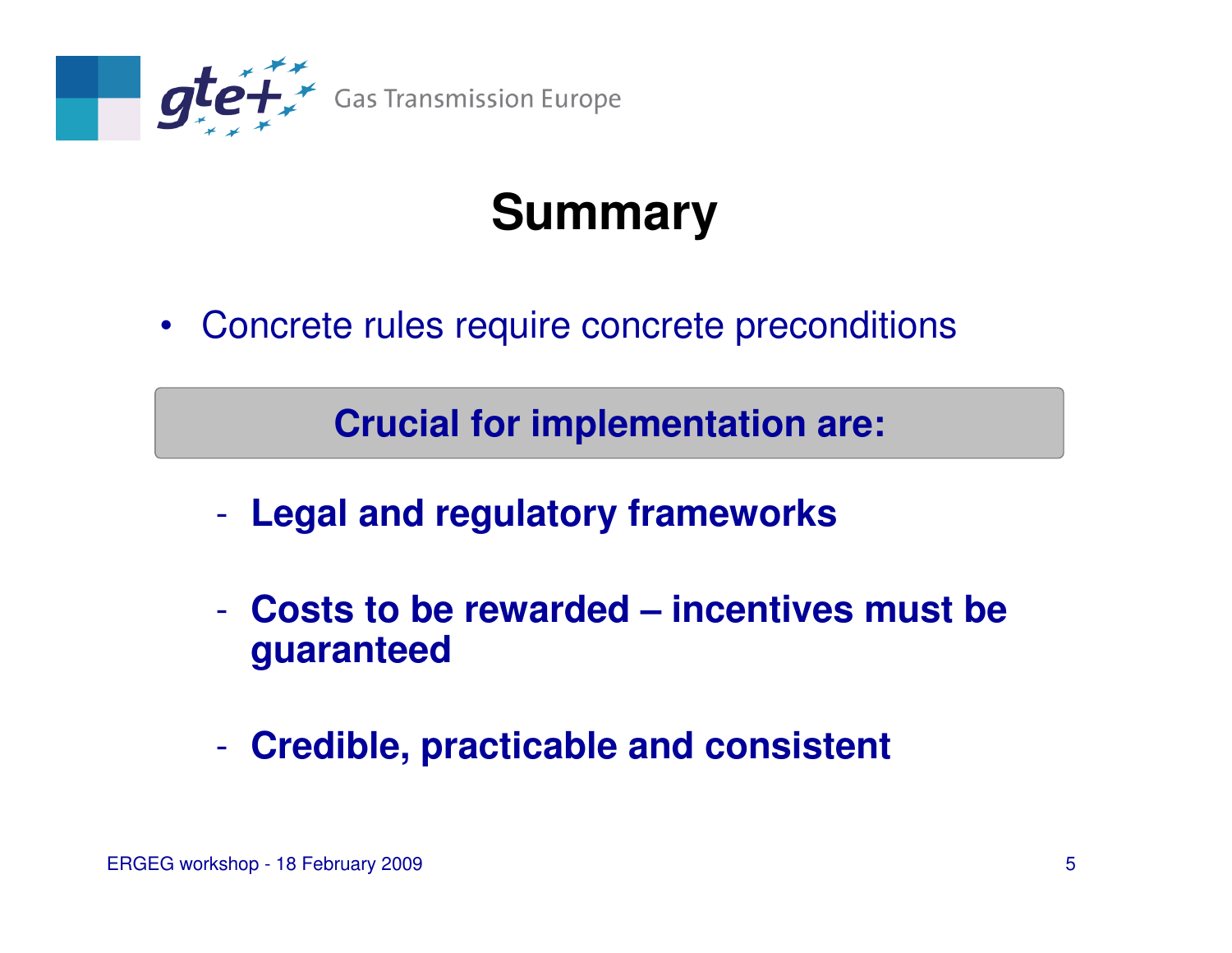

### **Implementation requirements**